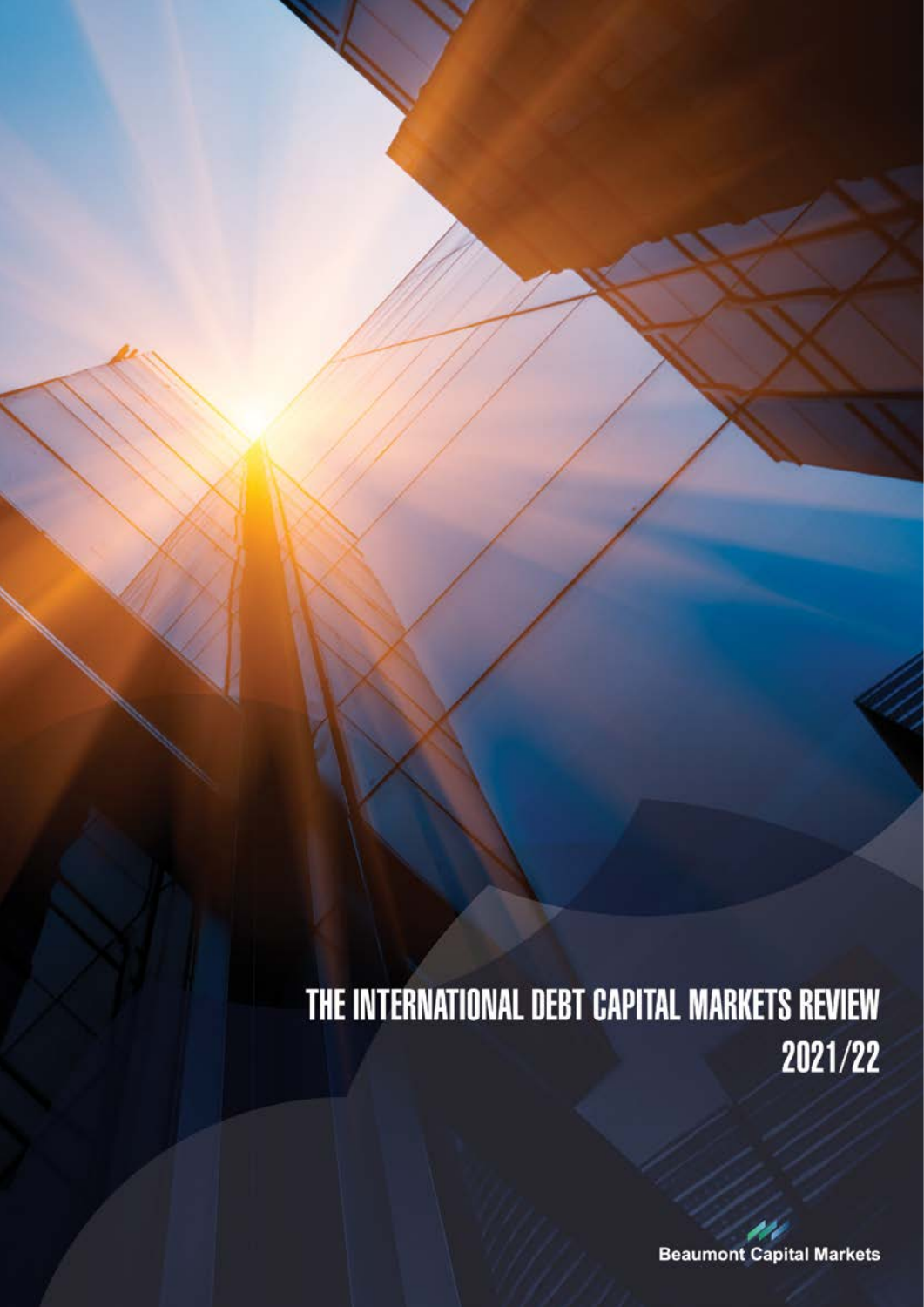## **THE EUROPEAN GREEN BOND STANDARD - A NEW FRAMEWORK FOR EUROPEAN ISSUERS**

#### **FOREWORD**

Since their introduction by the European Investment Bank (EIB) on 5 July 2007, green bond issues have experienced year-on-year exponential growth that—while momentarily interrupted by the Covid-19 health crisis—is forecasted to set a new record in 2021.

Only recently, Iberdrola, S.A., the Spanish global energy leader, and one of the world's largest electricity utilities in terms of market capitalisation, launched what is currently reported by specialised media to be the historically largest green hybrid bond issue, with  $€2$  billion issued through its subsidiary, Iberdrola International B.V. Following this trend, two Spanish real estate companies have issued green bonds in 2021 (Vía Célere issued €300 million 5.25% Senior Secured Notes due 2026 and Neinor issued a  $\epsilon$ 300 million 4.5% Senior Secured Notes due 2026).

The growth trend demonstrates that green bonds have become a fundamental financing tool in connection with the assets and projects necessary to carry out the low-carbon transition expected by the international community. Nevertheless, and despite their importance, a uniform standard for the criteria and framework under which a bond can be considered "green" has yet to be implemented.

As a result of this vacuum, many issuers have adopted or followed principles inspired by the Green Bond Principles (GBPs) published by the International Capital Markets Association (ICMA), which have become an accepted market standard to determine whether or not a bond can be labelled "green".

The European Union (EU) has, in turn, been working to develop a uniform green bond standard since it was recommended to do so in the final report of the Commission's High-Level Expert Group on sustainable finance delivered on 31 January 2018, materialising in, among other measures; the European Green Deal of 11 December 2019; the new EU Taxonomy Regulation, which entered into force on 12 July 2020; and the European Commission's commitment to deliver a legislative proposal on the EU Green Bond Standard (EU GBS) in the second quarter of 2021.

#### **THE EU TAXONOMY REGULATION - A UNIFORM GREEN SYSTEM**

The EU Taxonomy Regulation and the EU GBS are two key legislative instruments for implementing the European Green Deal. The EU Taxonomy Regulation is a classification system that, among others, will provide appropriate definitions to issuers, investors, regulators and policymakers on what economic activities can be considered environmentally sustainable, enhancing market transparency and increasing investor protection from the practice known as "greenwashing" (labelling a financial product as a green or sustainable bond when the fundamental standards for that classification have not been met).





#### **ELÍAS RODRÍGUEZ-VIÑA**  Uría Menéndez Abogados, SLP

E: elias.rodriguez-vina@uria.com T: +34915860400

Elías Rodríguez-Viña joined Uría Menendez in 2013. From August 2016 to June 2017 he pursued an LL.M. Master in Law Degree at Columbia University in the city of New York.

Mr Rodríguez-Viña has over 6 years of experience advising domestic and international clients on initial public offerings (IPOs) and stock exchange listings, rights issues and offerings of

shares by listed companies, block trades, takeover bids and issues of bonds (including convertible bonds) and hybrid securities.

Mr Rodríguez-Viña also regularly advises clients (issuers and investors) on matters related with capital markets regulations (investments in listed companies, transparency, market abuse, etc.) and the corporate governance of listed companies (general meetings, internal regulations, corporate law, etc.).



**ALFONSO BERNAR** Uría Menéndez Abogados, SLP

E: alfonso.bernar@uria.com T: +34915860400

Alfonso Bernar joined Uría Menéndez in Madrid in 2014. From 2019 to 2020, he was seconded to the firm's London office. Mr Bernar's practice focuses on M&A and securities law. He also advises on wide-ranging corporate matters, such as corporate governance and national and international contracting, and regulatory aspects concerning financial activities, such as banking and investment and payment services.

Mr Bernar has been involved in numerous transactions, including all types of M&A deals and capital market transactions, including issuances, offers (public and private), listings and delistings of shares, preferential subscription rights, bonds (simple, convertible, exchangeable and high yield), commercial paper, and in the defence and launching of tender offers, spin-offs and M&A involving public and private companies.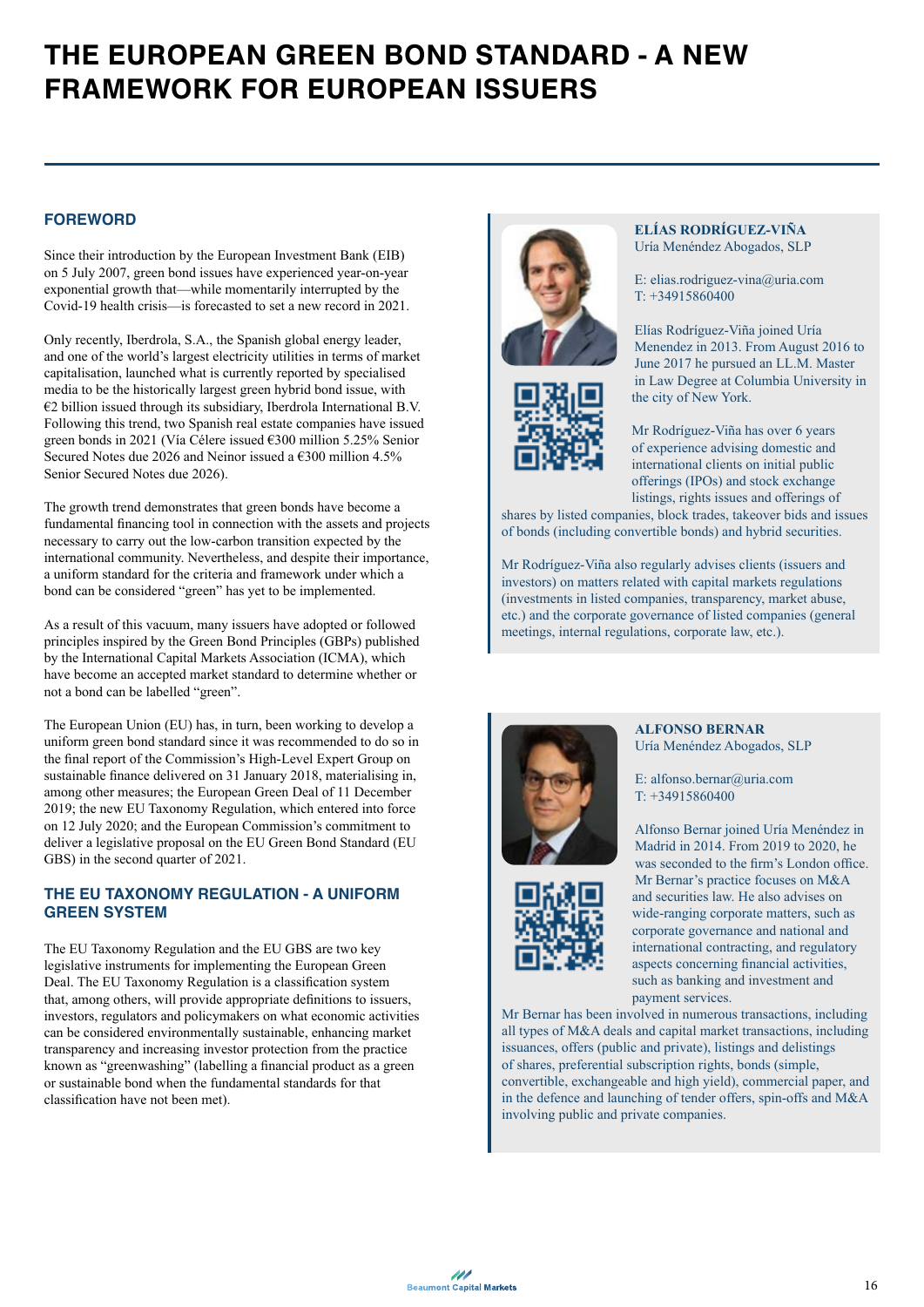### **URÍA** MENÉNDEZ

The EU Taxonomy Regulation establishes six environmental objectives, as well as specific thresholds for economic activities to determine whether they are substantially contributing to the achievement of those six objectives:

- (i) climate change mitigation;
- (ii) climate change adaptation;
- (iii) the sustainable use and protection of water and marine resources;
- (iv) the transition to a circular economy;
- (v) pollution prevention and control; and
- (vi) the protection and restoration of biodiversity and ecosystems.

For any economic activity to be considered in compliance with the EU Taxonomy Regulation it must directly or indirectly contribute substantially to one or more of the six objectives, avoid doing any significant harm to the other five and comply with specific minimum safeguards and Technical Screening Criteria (TSC) pending to be adopted by the Commission.

Under the EU Taxonomy Regulation, the Commission is responsible for establishing, among others, the TSC applicable to each of the foregoing environmental objective through the corresponding delegated acts (the so-called Taxonomy Delegated Acts) regulating the specific technicalities for their implementation (including without limitation metrics, thresholds, performance measures for each objective, etc.). While the Taxonomy Delegated Acts with the TSC for the first two objectives were expected to be published no later than 31 December 2020, the overwhelming response to its consultation has warranted its delay, and now it is expected to be formally adopted at the end of May 2021 with application from 1 January 2022. The Taxonomy Delegated Acts with the TSC for the other four remaining environmental objectives are currently being developed and its application is not expected until 1 January 2023.

#### **IMPLICATION FOR ISSUERS - A NEW FRAMEWORK FOR GREEN BOND ISSUANCES**

The EU GBS is a voluntary standard that seeks to enhance the transparency, credibility and comparability of the EU green bond market, harmonising the analysis of whether an economic activity qualifies as environmentally sustainable for financing purposes and thus helping issuers to raise funds across borders for their environmentally sustainable activities.

To assist in the development of this standard, the European Commission mandated a Technical Expert Group on sustainable finance (TEG) to come forward with a standard for green bonds. The TEG published the Report on EU Green Bond Standard in June 2019, which included a Draft Model of the EU Green Bond Standard and an EU Green Bond Framework Template (EU GBS Report), and a usability guide for the EU GBS in March 2020.

While the European Commission's commitment is to deliver a legislative proposal on the EU GBS in the second quarter of 2021, the legislative proposal is expected to largely follow the TEG's approach established in the EU GBS Report.

Pursuant to the guidelines set by the TEG, issuers will need to develop a green bond framework (GBF), or thoroughly review their existing framework, that can capture several bond issuances but also other products and detailing the approach and compliance with the EU GBS requirements. In particular, the GBF will include the issuer's environmental objectives and strategy; the process by which the issuer ensures alignment of each of the financed projects with the EU Taxonomy Regulation requirements, including the evaluation and selection process for such projects; guidelines on how proceeds allocated to green projects are managed and on general reporting requirements (e.g., frequency, content, metrics); and information on the external review performed by accredited third-parties at the time of issuance and after full allocation of proceeds to verify alignment with the EU GBS.

The GBF shall be published on the issuer's website before or at the time of the issuance of an EU Green Bond and shall remain available until the maturity of the relevant EU Green Bond.

This article gives a brief overview of the contents and requirements issuers must meet in relation to their respective frameworks in order to be adequately aligned with the EU GBS since, despite its voluntary nature, that alignment will be required in order to use the "EU Green Bond" label in connection with their issues.

#### **ENVIRONMENTAL STRATEGY AND OBJECTIVES**

In this section, issuers will be required to describe the environmental objectives to which their green projects contribute as part of the issuer's overall environmental strategy and explain how the green bond issuance contributes to their achievement.

The TEG considers the inclusion of a description of the extent of the environmental impact by business area of the issuer and a description on the manner in which such impacts are handled as a best practice.

Furthermore, issuers subject to the Non-Financial Reporting Directive must include information on their alignment with the EU Taxonomy in their respective GBFs.

The purpose of this section of the GBF is to allow investors to evaluate an issuer's environmental targets and determine whether the framework adheres to any existing international environmental frameworks (including the EU GBS) or sustainability commitment.

#### **USE OF PROCEEDS - EU TAXONOMY REGULATION ALIGNMENT**

Net proceeds from the issuances of green bonds must be used to finance projects aligned with the activities covered by the EU Taxonomy Regulation and, once available, the Taxonomy Delegated Acts. In the interim period during which alignment might not be possible—for example, due to the lack of implementing acts in relation to the applicable EU Taxonomy Regulation objectives that the financed project seeks to comply with, issuers normally apply a selection of the most relevant guidelines and criteria available at the time, such as the EU Commission's TEG reports.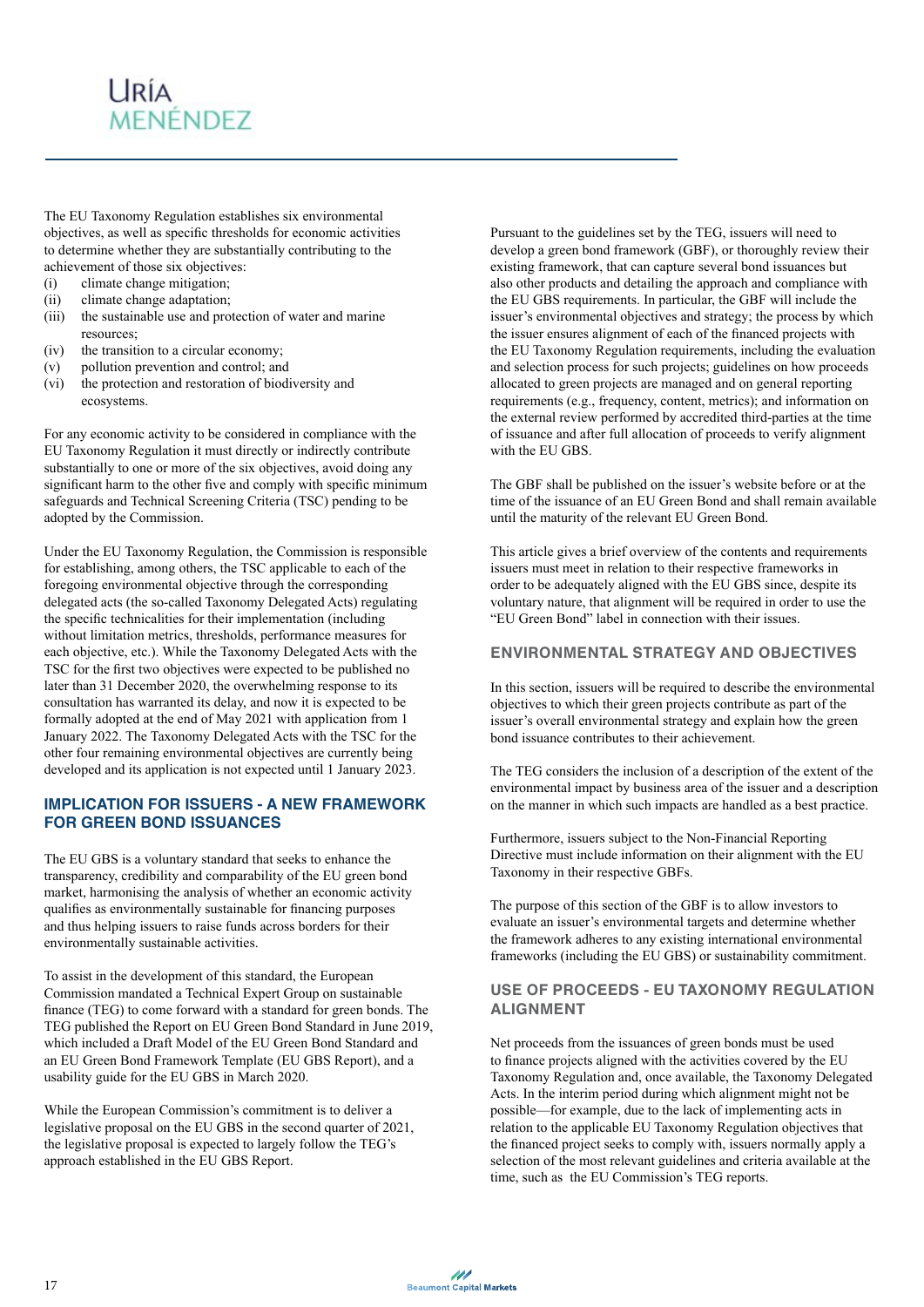As previously explained, before the development of the EU Taxonomy Regulation, no uniform standard existed to determine the criteria and framework under which a bond could be considered "green". Issuers tended to rely on guidance provided by private institutions such as ICMA and its GBPs.

Consequently, the novelty and heightened scrutiny required by the EU Taxonomy Regulation to determine whether an activity could be considered environmentally sustainable may prove to be the most challenging section to prepare in any issuer's GBF.

Issuers must corroborate the: a) substantial contribution to environmental objectives, b) the absence of significant harm to the remaining environmental objectives, c) compliance with minimum safeguards, and d) compliance with the TSC established by the relevant Taxonomy Delegated Acts.

This necessary alignment with the EU Taxonomy Regulation is expected to increase market transparency and mitigate the risk of greenwashing. For example, a green bond issued to finance a solar photovoltaic project would comply with ICMA's GBPs but would not be considered an eligible green project pursuant to the EU GBPs unless it also complies with the TSC applicable to activities covered under the EU Taxonomy Regulation's climate objectives (change and mitigation).

#### **PROJECT EVALUATION AND SELECTION PROCESS**

EU GBS bond issuers will need to define the eligible green projects to be financed or refinanced, totally or partially, by its green bond issuances, providing information on the financed project's alignment with the EU Taxonomy Regulation or, if unavailable, the alternative standards that will be applied.

In the relatively uncommon case in which the issuers have yet to determine the specific project to be financed through a particular green bond issuance, issuers are required to define the class and sectors of potential projects and the environmental objectives to be addressed by those projects. Additionally, once a project has been financed, issuers are expected to publish, when possible, detailed information on the specific project as part of the post-issuance reporting required under the EU GBS framework (see section 3.5 below).

The TEG has also issued a recommendation to include a reference in the EU GBS framework to the corresponding activities, criteria and, where applicable, thresholds of the EU Taxonomy Regulation to enable a more streamlined analysis by investors and other interested parties.

#### **MANAGEMENT OF PROCEEDS**

Issuers must confirm and describe the management process to ensure that the net proceeds for the issuance of green bonds are effectively allocated to eligible green projects. Issuers should put in place processes that adequately avoid any double-counting issues and distinguish the stage of development and disbursement of the projects (for example, establishing procedures for the management of proceeds for refinanced projects).

In this section of the GBF, it is critical to assure investors and other market participants that the issuer has implemented a dedicated tracking process that ensures the traceability of the proceeds. It should also indicate, if possible, the use of such proceeds prior to their disbursement and the expected timeframe for the disbursement of the proceeds to the corresponding eligible green projects.

#### **REPORTING**

Issuers will need to guarantee their compliance with the reporting requirements under the EU GBS, indicating in their GBF both the scope and frequency of the reporting. In this regard, the EU GBS establishes two distinct reporting categories: allocation reporting and impact reporting.

In relation to allocation reporting, issuers are required to report—at least annually until full allocation of the green bond proceeds information on total proceeds, amounts allocated as at the end of period and information on a project or activity-by-activity basis, as well as in relation to the environmental objectives covered, and information on the geographical distribution of the projects offering, when possible, the corresponding information on a country-bycountry basis.

COUNTY Basis.<br>
no uniform<br>
to determine<br>
framework<br>
bond could<br>
considered no uniform standard existed to determine the criteria and framework under which a bond could be considered "green".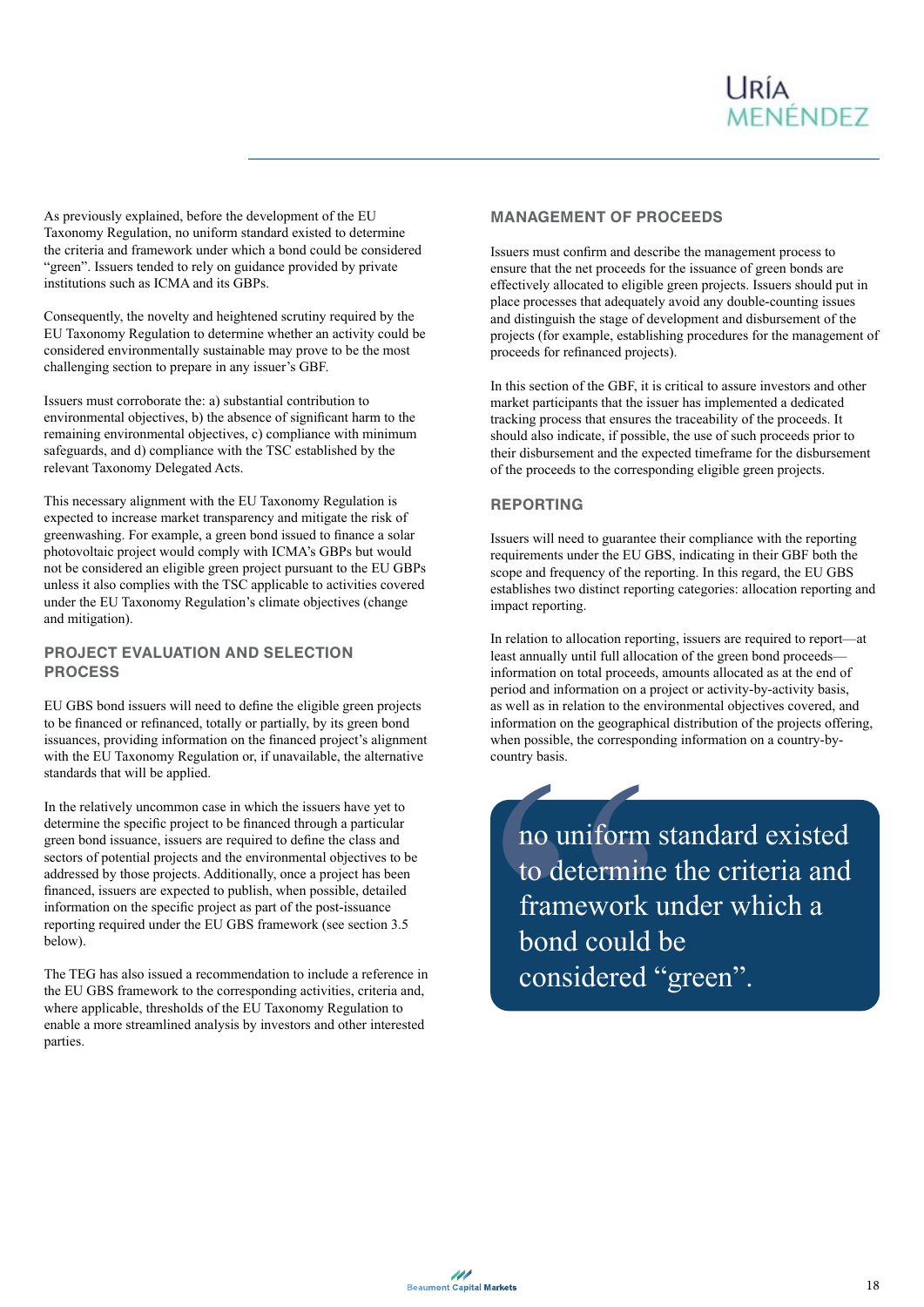

With regard to impact reporting, issuers must disclose, at least once prior to the green bond's final maturity date, following full allocation of proceeds, and following any material change, information on the methodology, assumptions, metrics and thresholds it has applied to measure the environmental impact of each project. Once available, thresholds and metrics must be aligned with those developed under the applicable Taxonomy Delegated Acts with TSC for each environmental objective established in the EU Taxonomy Regulation, although additional accepted market metrics may also be applied.

Transparency in connection with the definition, scope and frequency of reporting under the EU GBS when developing the applicable GBF is key to ensure investors and other market participants have a clear understanding of the information provided by the issuer, particularly in relation to the methodologies applied and potential estimates on future environmental impact of the applicable project.

Allocation and impact reportings shall be published on the issuer's website and, when appropriate, through any other accessible communication channel.

#### **THIRD-PARTY VERIFICATION**

The GBF should also describe the verification procedures that an EU accredited external reviewer duly appointed by the issuer will undertake to confirm: before or at the time of issuance, the alignment of their GBF with the EU GBS, and, after full allocation of proceeds, the allocation of the proceeds to green eligible projects. In relation to debt programmes, the TEG has clarified that all bonds issued under the same programme and GBF may benefit from a single initial verification. Similarly, any bond issuance by virtue of which the proceeds are fully allocated at the time of issuance may include the verification of the allocation within the initial verification procedure.

Finally, all verifications must be made available on the corresponding issuer's corporate website and, when appropriate, through any other accessible communication channel.

#### **CONCLUSION**

The EU Taxonomy Regulation and the EU GBS are highly anticipated landmarks that will further consolidate and boost the green bonds' already positive trend, increasing their transparency and acting as a benchmark standard for the market. While implementation may require an effort from all parties involved, we believe that the benefits clearly outweigh the costs and that the alignment and review of an issuers' GBF is a critical step for issuers to understand the extensive scope and complexity of these modifications.

We trust that the EU Taxonomy Regulation and the EU GBS will contribute to the development of a more standardised and professional green bond market by, among other results, helping investors understand the environmental impact of investing in these assets, which will lead to better and more-informed investment decisions, assisting companies when developing activities allegedly green and may ultimately be the tools necessary for the EU to achieve their ambitious objective of becoming the first climateneutral continent by 2050 as established in the European Green Deal.

Allocation ar<br>shall be publi<br>website and,<br>through any dommunicati Allocation and impact reportings shall be published on the issuer's website and, when appropriate, through any other accessible communication channel.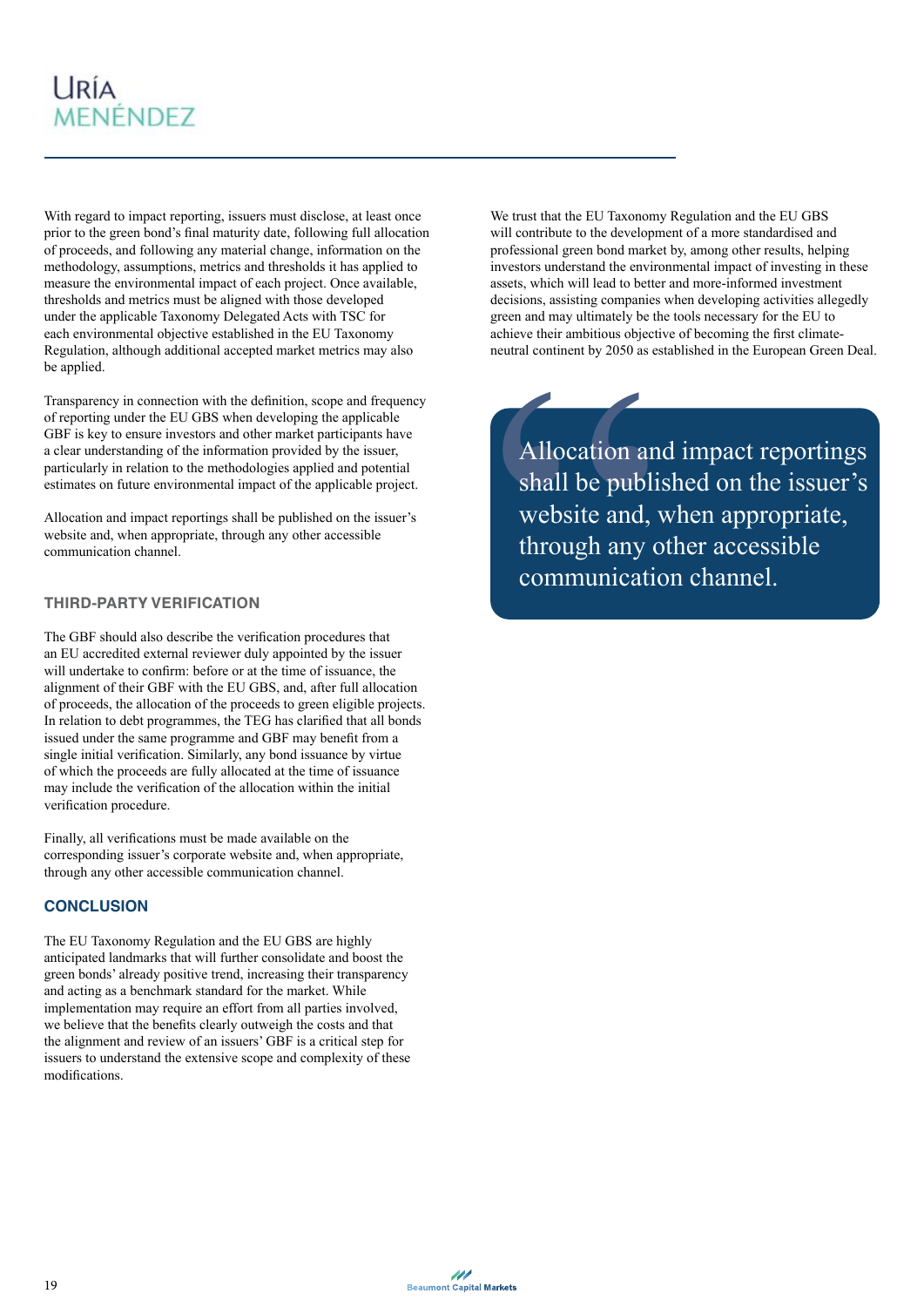# URÍA<br>MENÉNDEZ

BARCELONA / BILBAO / LISBON / MADRID / PORTO / VALENCIA / BRUSSELS / LONDON / NEW YORK / BOGOTÁ / LIMA / SANTIAGO **WWW.URIA.COM**

CUS